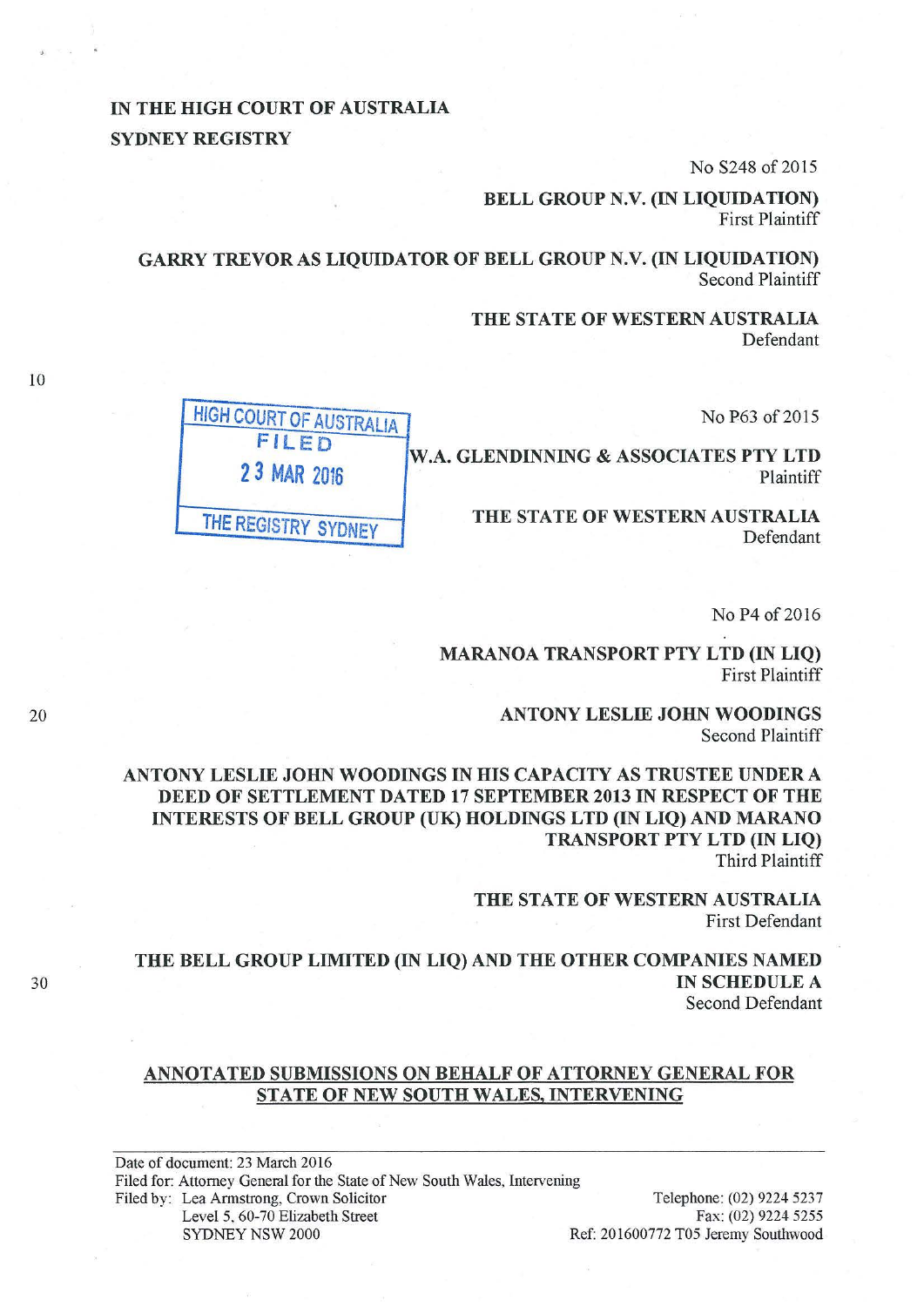### **PART 1: FORM OF SUBMISSIONS**

I. These submissions are in a form suitable for publication on the internet.

## **PART 11: BASIS FOR INTERVENTION**

2. The Attorney-General for the State of New South Wales **("NSW")** intervenes pursuant to s 78A of the Judiciary Act 1903 (Cth).

### **PART Ill: WHY LEAVE TO INTERVENE SHOULD BE GRANTED**

3. Not applicable.

#### **PART IV: RELEVANT PROVISIONS**

4. The applicable constitutional provisions and statutes are set out in a separate volume.

## 10 **PART V: SUBMISSIONS**

#### **Overview**

- 5. NSW makes the following submissions:
- (a) section  $5F(2)$  and  $5G(11)$ : the Bell Group Companies (Finalisation of Matters and Distribution of Proceeds) Act 2015 (WA) **("Bell Act")** is not inconsistent with the Corporations Act 2001 (Cth) **("Corporations Act")** insofar as it applies "in" the State of Western Australia. The Bell Act applies "in" Western Australia insofar as it is directed to acts, matters, circumstances and things within the geographical area of the State of Western Australia. For an act, matter, circumstance or thing to be "in" Western Australia, it is unnecessary for it to have a "distinct and separate 20 territorial operation" in that State.
	- (b) section 5G(8): the Bell Act is not inconsistent with Chapter 5 of the Corporations Act (or the "old winding up law") because:
		- (i) the Bell Act provides a "scheme of arrangement, receivership, winding up or other external administration" within the meaning of s 5G(8) of the Corporations Act;
		- (ii) s 5G(8) of the Corporations Act provides that the provisions of Chapter 5 of that Act do not apply to such a scheme, receivership, winding up or administration;
		- (iii) by force of s 1405 of the Corporations Act, the reference in s 5G(8) of that Act to "Chapter 5 of [the Corporations] Act" is taken to include a reference to the "old winding up law".
	- 6. NSW makes no submissions on the remainder of the issues raised by the Special Cases.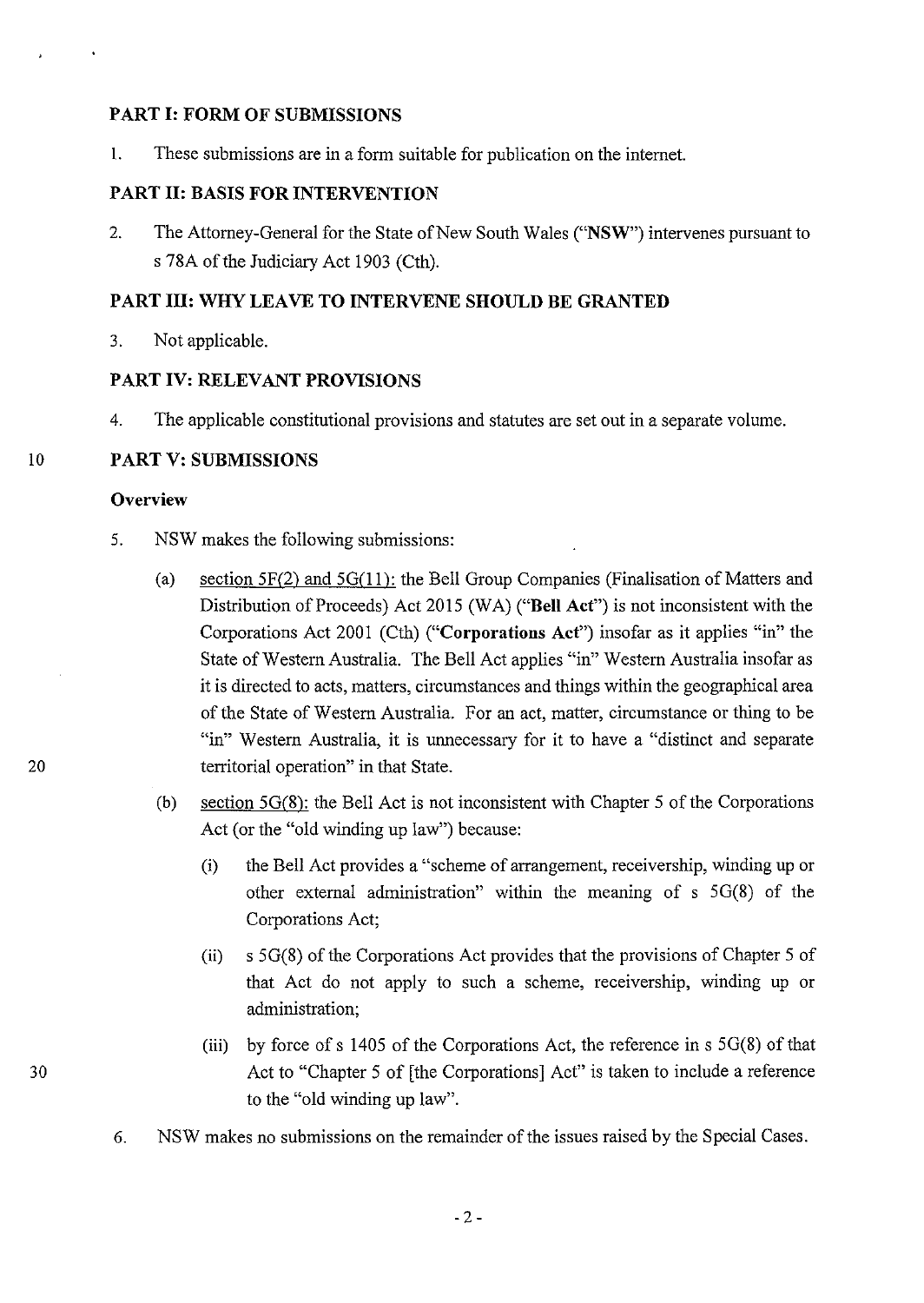## **The relationship between the Bell Act and the Corporations Act**

- 7. The Bell Act:
	- (a) declares each WA Bell Company to be an excluded matter for the purposes of s *SF*  of the Corporations Act in relation to the whole of the Corporations legislation (subject to the presently irrelevant exceptions in ss 51(2) and (3) of the Bell Act): Bell Acts 51; and
	- (b) declares Parts 3, 4 and 5 and ss 55 and  $56(3)$  of the Bell Act to be Corporations legislation displacement provisions for the purposes of s 50 of the Corporations Act: Bell Act s 52(2).
- 8. As a result, if and to the extent that the Corporations Act and the Bell Act are not capable of operating concurrently without "direct inconsistency" (see Corporations Act s 5E):
	- (a) the "Corporations legislation" (which includes the Corporations Act: see Corporations Act s 9; Bell Act: s 50) does not apply "in" Western Australia in relation to any WA Bell Company (subject to the limited exceptions referred to in ss 51(2) and (3) of the Bell Act and to any regulations under the Corporations Act): Corporations Act ss 5F(2)(d), 5F(3);
- (b) the provisions of Chapter 5 of the Corporations Act do not apply to a "scheme of arrangement, receivership, winding up or other external administration" of a company to the extent to which the scheme, receivership, winding up or 20 administration is carried out in accordance with a provision of the Bell Act: Corporations Act  $s$  5G(8);
	- (c) the Corporations legislation does not apply "in" W A to the extent necessary to ensure that there is no inconsistency between a provision of the Corporations legislation and Parts 3, 4 and 5 and ss 55 and 56(3) of the Bell Act: Corporations Act s  $5G(11)$ .
	- 9. These propositions are (or, at least, should be) uncontroversial. They do, however, raise the following questions:
		- (a) what does it mean to say that the Corporations legislation does not apply "in" Westem Australia?; and
		- (b) does an administration of the kind contemplated by the Bell Act amount to a "scheme of arrangement, receivership, winding up or other extemal administration" for the purposes of  $s$  5G(8) of the Corporations Act?

10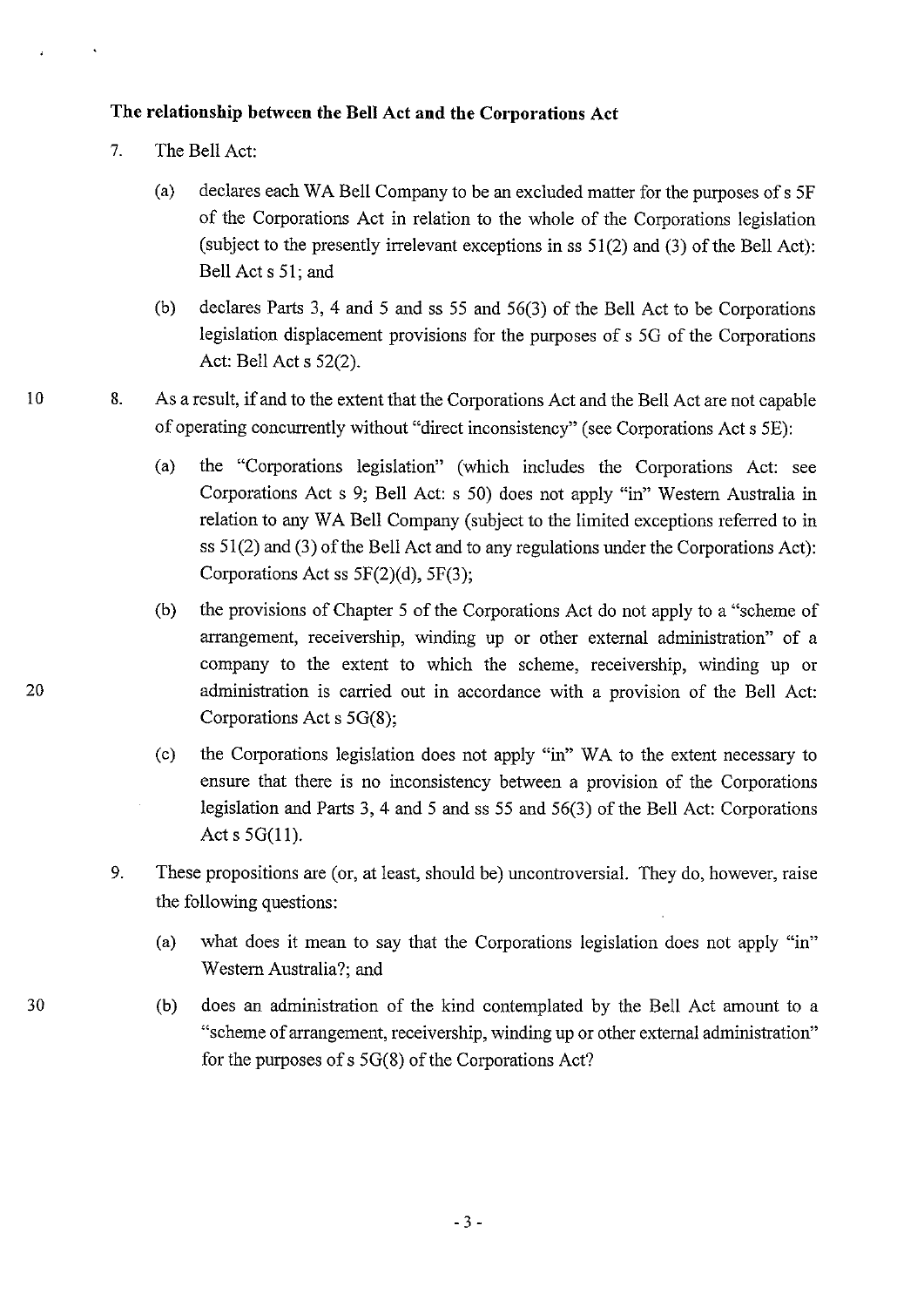- 10. For the reasons developed below, NSW submits that the answers to these questions are as follows:
	- (a) where s  $5F(2)$  or s  $5G(11)$  of the Corporations Act is engaged, the Corporations legislation does not apply to certain acts, matters, circumstances or things which can be characterised as being "in" (that is, within) the relevant State or Tenitory. Contrary to the Plaintiffs' submissions, the operation of ss  $5F(2)(a)$  and  $5G(11)$  are not impliedly limited to matters which have "clear territorial attributes" or a "distinct and separate territorial operation";
	- (b) the administrations contemplated by the Bell Act constitute a "winding up" or "other external administration" for the purposes of s 5G(8) of the Act.

## When the Corporations legislation is disapplied by s 5F(2) or 5G(11) of the Corporations Act, the Corporations legislation does not apply to acts, matters, circumstances or things **in the geographical area of the relevant State or Territory**

- 11. It is necessary to construe the word "in" in ss 5F(2) and 5G(ll) of the Corporations Act in its legislative and historical context.
- 12. As is well known, the Corporations Act was part of the legislative response to the decisions of this Court in Re Wakim; ex parte McNally (1999) 198 CLR 511 and  $R v$ Hughes (2000) 202 CLR 535. According to the explanatory memorandum for the bill which became the Corporations Act (at 5), the intention of that bill was to, "for practical purposes", "restore the regulatory environment which existed before the High Court's decisions in *Hughes* and *Wakim".*
- 13. As noted in s 3 of the Corporations Act, that Act relies (in part) on referrals under s 5l(xxxvii) of the Constitution for its "Constitutional basis". Consistent with this, the Corporations Act generally only applies "in" States which have made a relevant referral to the Commonwealth under s 5l(xxxvii) of the Constitution as well as "in" Australia's internal Territories: Corporations Act ss  $5(1)$  and  $(3)$ . The geographical area consisting of each "referring State" and each internal Territory is referred to in the Corporations Act as "this jurisdiction" (for certain limited purposes, an external Territory may also be part of"this jurisdiction"): Corporations Acts 9.
- 30 14. Subsection 5(3) of the Corporations Act provides that (emphasis added):

Each provision of [the Corporations] Act applies in this jurisdiction.

15. In light of that subsection, it is tolerably clear that the Commonwealth Parliament contemplated that each and every provision of the Corporations Act could and (subject to that Act) would be regarded as applying "in" "this jurisdiction" (that is, "the whole of Australia" other than any State that is not a "referring State": see Corporations Act  $s(2)$ ).

10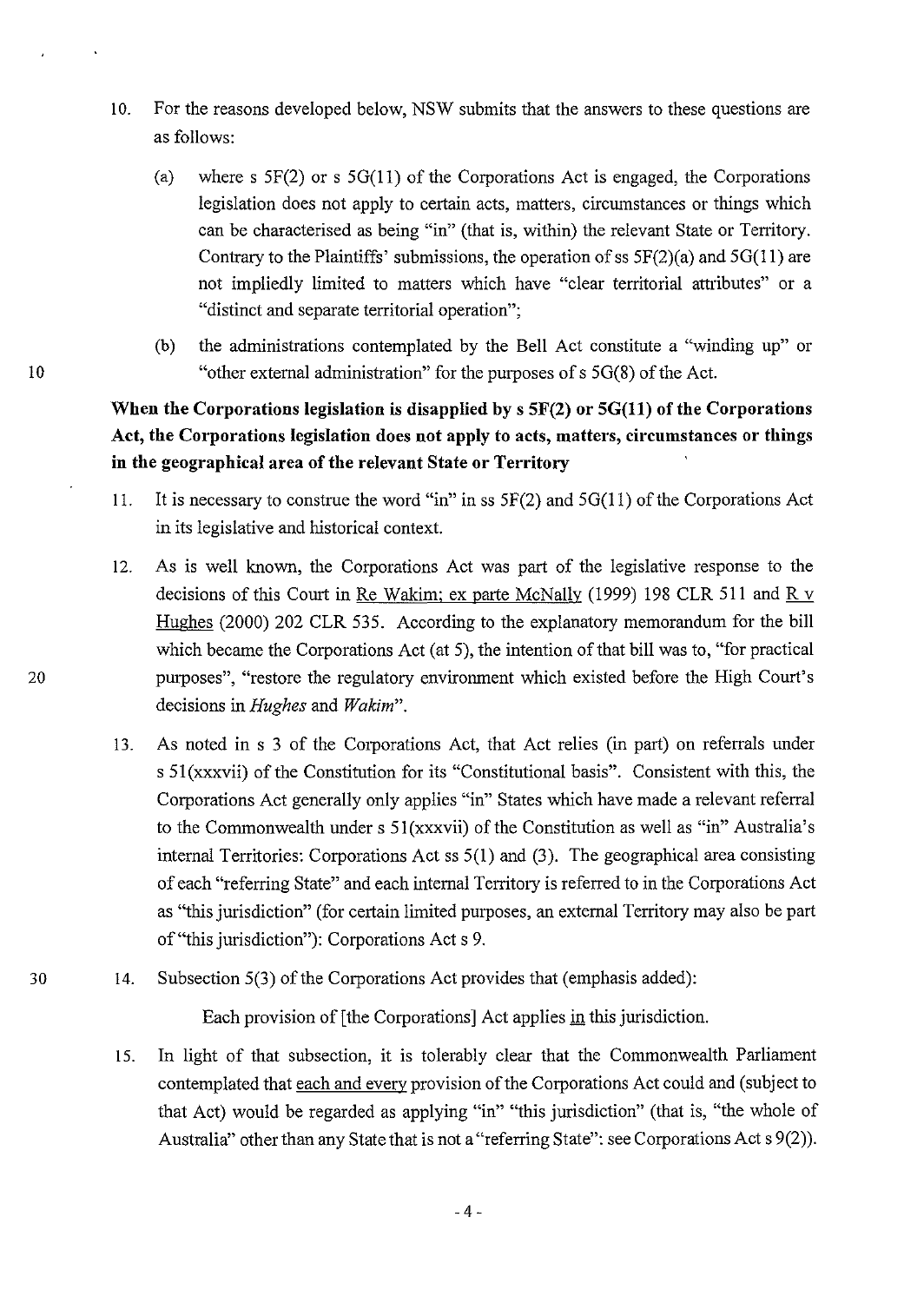- 16. Subsection 5(3) defeats any suggestion tbat there are a class of provisions of the Corporations Act (for example, provisions witbout "clear territorial attributes") which should be regarded as being incapable of applying "in" "this jurisdiction" for the purposes of s 5 of the Corporations Act.
- 17. Consistent witb tbis, things which have no "distinct and separate territorial operation" or existence (such as the Internet) may nevertheless be regarded as operating or existing "in" "this jurisdiction" for tbe purposes of the Corporations Act. For example, publishing statements on a website may amount to misleading or deceptive conduct "in" this jurisdiction even though the Internet has no "distinct and separate territorial operation" 10 or existence: see, eg, Re Vault Market Pty Ltd [2014] NSWSC 1641 at [35]-[39].
	- 18. There is no reason to read the word "in" in ss 5F(2) and 5G(11) differently from the way in which that word is to be read in  $s$  5(3) or the other provisions of the Corporations Act which use the word "in" as part of a territorial limitation.
	- 19. Subsections 5F(2) and SG(ll) effectively preserve the ability of a "referring State" to prevent tbe Corporations Act from applying "in" that State in relation to particular matters or provisions without having to terminate or modify that State's referral under s 51(xxxvii) of the Constitution.
- 20. When either of those subsections are invoked, provisions of the Corporations Act which (by force of s 5(3) of the Act) would ordinarily apply "in" a particular State (as part of 20 "this jurisdiction") cease to so apply. In that event, the relevant State is in a position similar to that which it would be if it was not a "referring State" (in relation to the particular matter or provision concerned) with the result that the State is generally free to legislate in relation to facts, matters, circumstances or things "in" the State without the risk of inconsistency with the Corporations Act.
	- 21. In other words, ss  $5F(2)$  and  $5G(11)$  operate to, for practical purposes, retain "the regulatory environment which existed before the High Court's decisions in *Hughes* and *Wakim*" by preserving the ability of States to "opt out" of particular aspects of the Corporations Act in a similar way to that which was possible under the predecessor Corporations Law.
- 30 22. This is not to say that the phrase "in the[/a] State" in ss 5F(2) and 5G(l1) has no work to do. Rather, that qualifier makes it clear that – even if s  $5F(2)$  or  $5G(11)$  is invoked by a particular State – the Corporations Act might nevertheless still have a role to play "in" anotber part of "tbis jurisdiction". Whether or not that will be so will depend on an analysis of the circumstances of the particular case. The point for present purposes is that there is no warrant for reading ss  $5F(2)$  and  $5G(11)$  as being subject to an implied limitation to the effect that they can only apply to provisions of the Corporations Act which have a "distinct and separate territorial operation".

 $\mathbf{r}$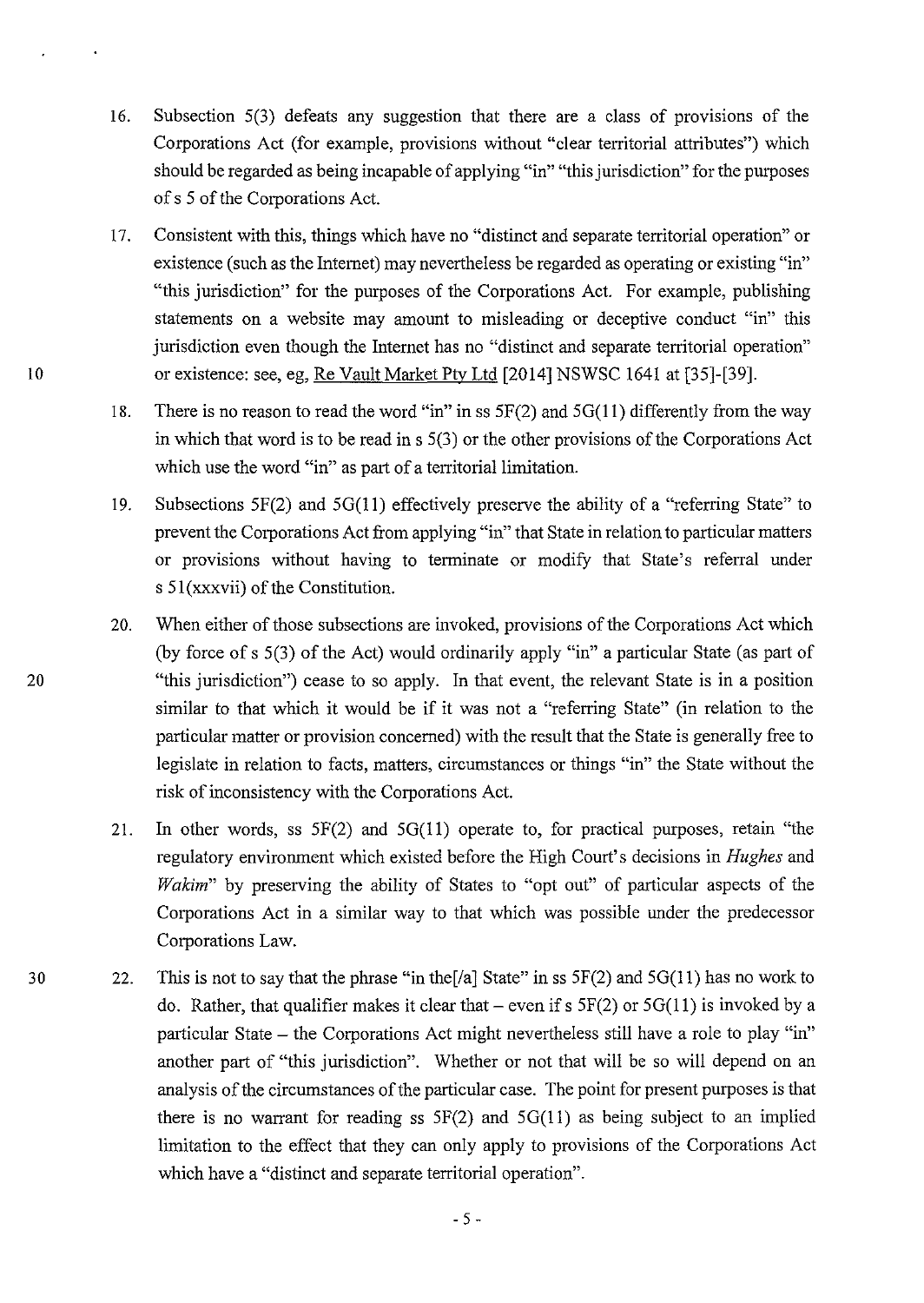- 23. It is accepted that, at least at the level of theory, this construction could lead to practical difficulties in that it could permit different laws to apply in different parts of "this jurisdiction" with respect to related subject matter.
- 24. To at least some extent, this possibility is an inevitable consequence of the scheme of the Corporations legislation. As noted above, that scheme relies in part on referred power for its "Constitutional basis" but also preserves the ability of States to "opt out" of that legislation in particular respects. The ability for States to "opt out" of the Corporations legislation is properly seen as one of the conditions on which those States agreed to become and remain "referring States". That being so, the possibility that different laws might apply "in" different States with respect to related subject matter is properly seen as a possibility that is inherent to the scheme of the Corporations Act.
- 25. In any event, the Corporations Act contains a number of mechanisms for avoiding practical inconveniences which could be caused by a "referring State" "opting out" of the Corporations legislation in particular respects. These include:
	- (a) subsection 5F(3) which empowers the Commonwealth to make regulations which override (in part or whole) the displacing effect of a declaration made by a State under s SF;
	- (b) subsections  $5F(2)$  and  $5G(11)$  themselves which could be invoked by a State if another State's invocation of those subsections caused practical difficulties; and
	- (c) subsection 51 of the Corporations Act which empowers the Commonwealth to make regulations which modifY the operation of the Corporations legislation so as to avoid inconsistencies between that legislation and State law.
- 26. These features of the Corporations Act suggest that any practical difficulties arising from different laws applying "in" different States were intended to be resolved through legislative action rather than by imposing an artificial limitation on the word "in".
- 27. For these reasons, the phrase "in the [ $/a$ ] State" in ss  $5F(2)$  and  $5G(11)$  of the Corporations Act should not be read as being limited to matters which have a "distinct and separate territorial operation". The decision of a single judge of the Supreme Court of New South Wales in HIH Casualty and General Insurance Ltd (in lig) v Building Insurers' Guarantee Corporation (2003) 202 ALR 610 should not be followed to the extent that it held to the contrary.
- 28. It follows that the Bell Act is not inconsistent with the Corporations Act insofar as it deals with acts, matters, circumstances and things in Western Australia.

20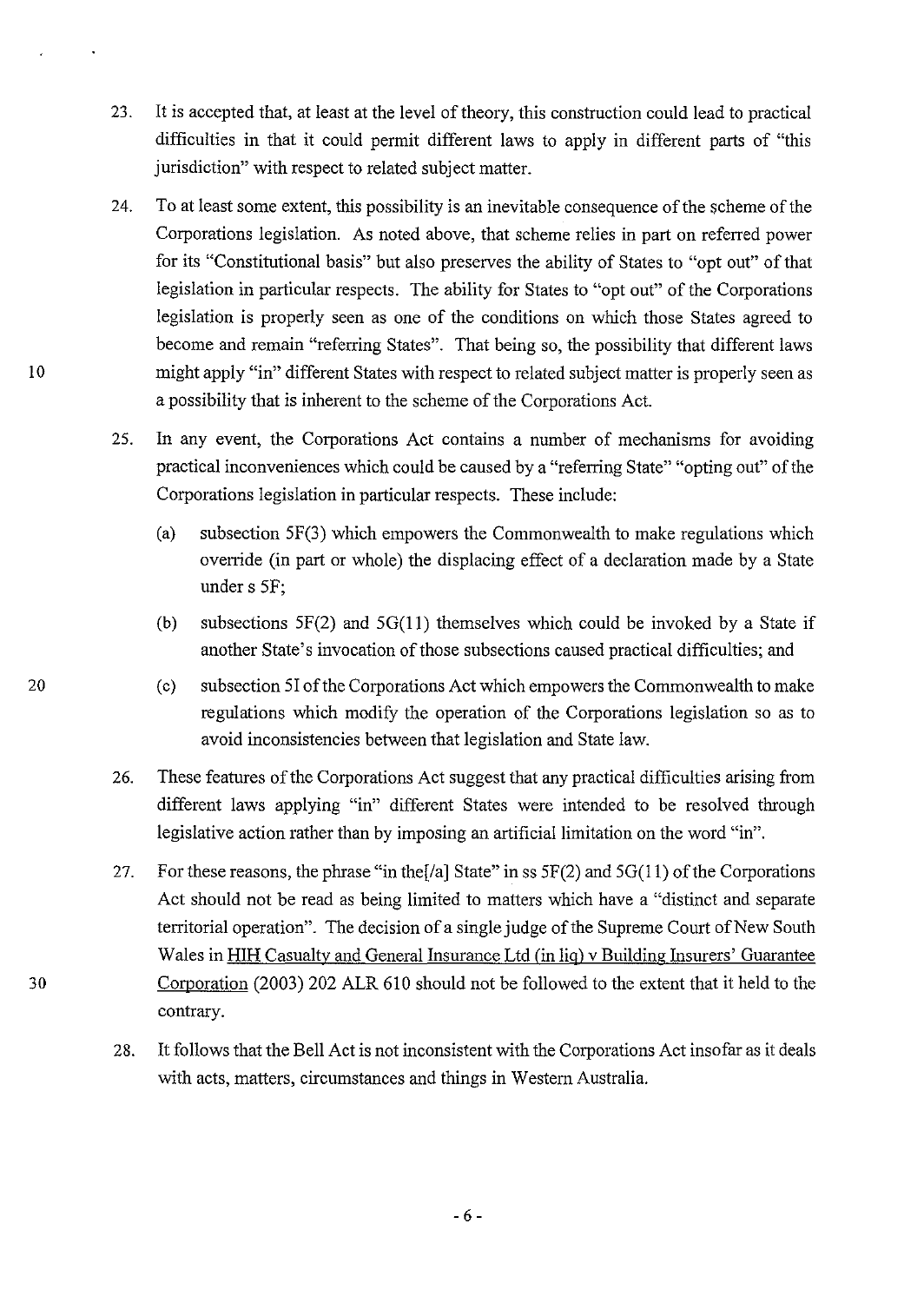## The Bell Act constitutes or involves a scheme or arrangement, receivership, winding up or other external administration for the purposes of s 5G(8) of the Corporations Act

29. Subsection 5G(8) of the Corporations Act provides that:

The provisions of Chapter 5 of [the Corporations] Act do not apply to a scheme of arrangement, receivership, winding up or other external administration of a company to the extent to which the scheme, receivership, winding up or administration is carried out in accordance with a provision of a law of a State or Territory.

- 30. Thus, the provisions of Chapter 5 of the Corporations Act do not apply to the form of 10 administration contemplated by the Bell Act provided that it amounts to "a scheme of arrangement, receivership, winding up or other external administration".
	- 31. NSW contends that the form of administration contemplated by the Bell Act constitutes a "winding up" or "other external administration" for the purposes of s 5G(8) of the Corporations Act.
	- 32. "Winding up" was described by McPherson SPJ m Re Crust 'n' Crumbs Bakers (Wholesale) Pty Ltd  $[1992]$  2 Qd R 76 as:

a process that consists of collecting the assets, realising and reducing them to money, dealing with proofs of creditors by admitting or rejecting them, and distributing the net proceeds, after providing for costs and expenses, to the persons entitled.

- 33. The form of administration contemplated by the Bell Act is such a process. It involves (inter alia):
	- (a) the collection of assets: Bell Act ss 22, 24;
	- (b) dealing with proofs of creditors: Bell Act ss 34, 37; and
	- (c) distributing net proceeds to persons entitled after providing for costs and expenses: Bell Act ss 16(4), 44.
- 34. This analysis is not defeated by the fact that the Bell Act contemplates that the property of WA Bell Companies will be transferred to the WA Bell Companies Administrator Authority **("Authority")** before being distributed to creditors (rather than being directly 30 distributed to creditors as would ordinarily occur in a winding up under Chapter 5 of the Corporations Act): see Bell Act s 22.
	- 35. The transfer of property to the Authority under the Bell Act is not an end in itself. Rather, it is an administrative mechanism aimed to facilitate the collection of the property of the WA Bell Companies as part of, and in aid of, the winding up of those companies.

20

-7-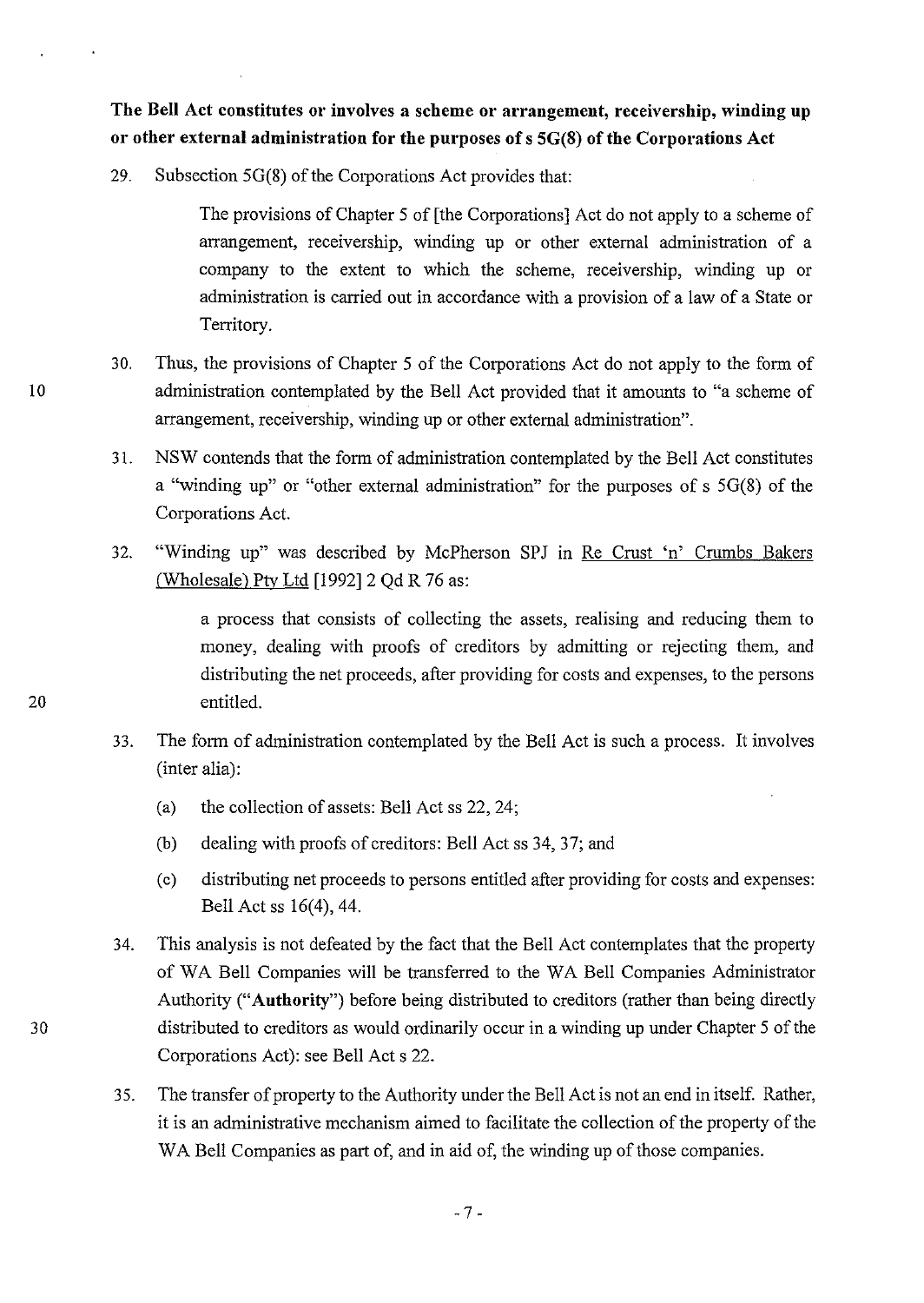- 36. In this regard, the approach taken in the Bell Act is not dissimilar to that which ensues when a Court appoints a receiver to facilitate the winding up of a managed investment scheme or partnership (although, of course, in such a case property does not actually vest in the receiver) or where a Court makes an order under s 474(2) of the Corporations Act vesting company property in the liquidator. In all of those cases, a third party plays a central role in bringing in and preserving the property of the scheme, partnership or company. The Authority and its Administrator play a similar role under the Bell Act.
- 37. In this way, although the form of administration contemplated by the Bell Act is different to that which would ensue under Parts 5.4, 5.5B and 5.5 of the Corporations Act, it is nevertheless properly characterised as a process of "winding up" for the purposes of s 5G(8).
- 38. In any event, even if the form of administration contemplated by the Bell Act cannot be characterised as a "winding up", it is nevertheless a form of "other external administration" within the meaning of s 5G(8).
- 39. The term "external administration" as used in s 5G(8) is a term of wide import. It encompasses a diverse range of forms of administration including schemes of arrangement, receiverships and windings up.
- 40. Contrary to the Plaintiffs' submissions, there is no reason to read the residuary category of "other external administration" in s 5G(8) as being limited to a form of external 20 administration of the kind contemplated by Part 5.3A of the Corporations Act ("administration of a company's affairs with a view to executing a deed of company arrangement") or to any other particular form of "external administration". If  $s$  5G(8) of the Corporations Act was intended to be limited in that fashion, it easily could have said so.
	- 41. Rather, the correct view of s 5G(8) is that it applies to any State or Territory law which involves the administration of a company "extemal[ly]" (that is, other than through "internal" administrators such a board of directors appointed by the members of the company). It would therefore encompass, for example, a State law which sought to make available a process of"official management" of the kind that was available under Part IX of the Companies Act 1961 (NSW) even though such a form of external administration is no longer generally available to Australian companies. Similarly, s 5G(8) encompasses the form of external administration contemplated by the Bell Act (see, in particular, Bell Act s 27) even though that form is different to those presently available under Chapter 5 of the Corporations Act.

10